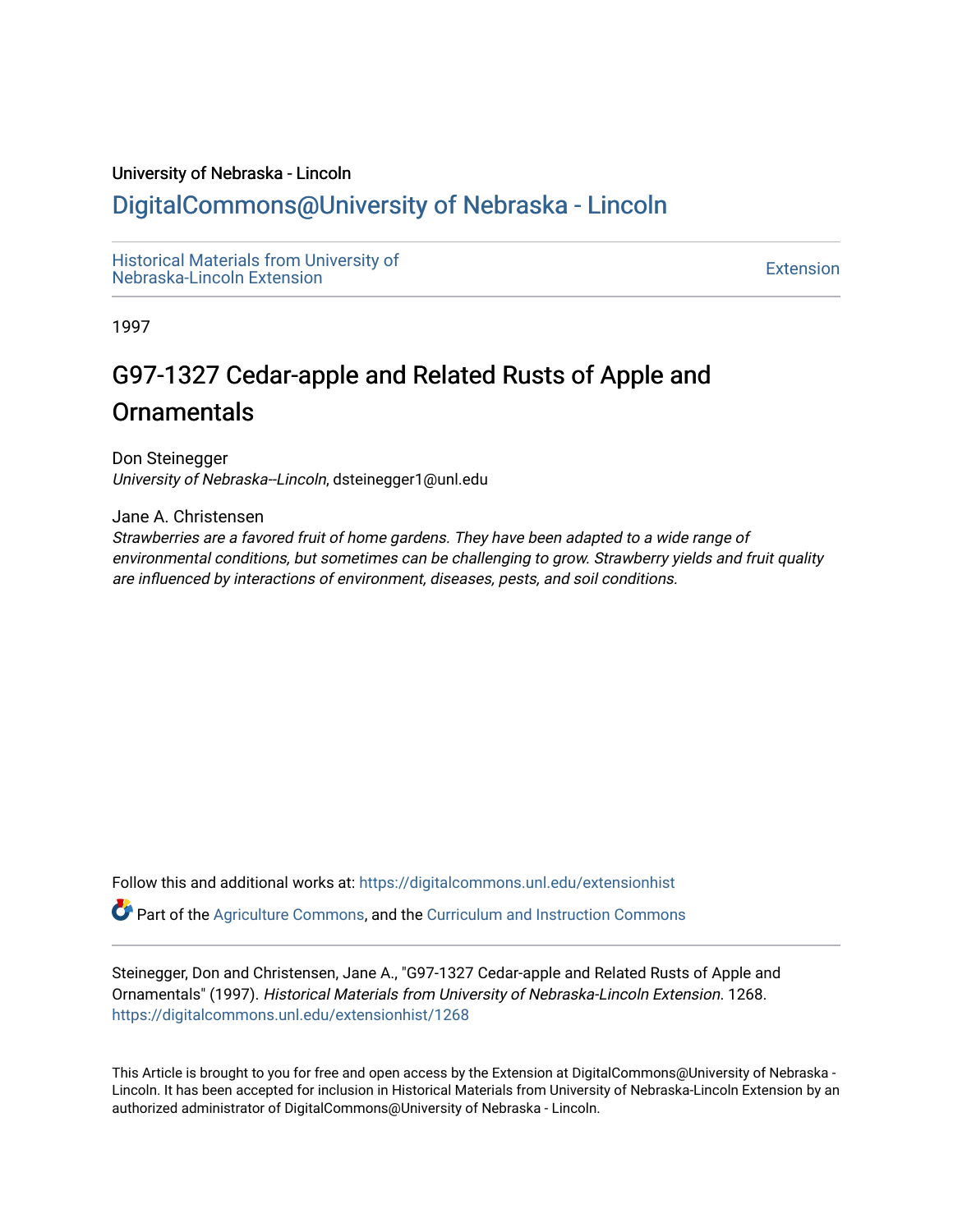

# **Cedar-apple and Related Rusts of Apple and Ornamentals**

**Discussion of complex inter-species disease life cycle in junipers and apple trees, description of symptoms, control measures, and lists of varieties of species resistant to cedar-apple rust and related rusts.**

> *Jane A. Christensen, Extension Assistant, Plant Pathology Donald Steinegger, Extension horticulturist*

- Disease Cycle
- Symptoms on *Juniperus* Hosts
- Symptoms on Apple and Other Rosaceous Hosts
- Related Rusts
- Control

Cedar-apple rust is a disease that causes substantial injury to apple and crabapple trees in Nebraska. The disease is caused by the fungus *Gymnosporangium juniperi-virginianae* and occurs wherever apples and junipers are grown in close proximity.

#### **Disease Cycle**

*G. juniperi-virginianae* has a complex life cycle (*Figure 2*). Two hosts are required for the fungus to complete its life cycle. One set of hosts includes members of the rose family (apple) and the other set includes *Juniperus* species. Distinctly different spores and symptoms are produced on the deciduous and evergreen hosts. Spores produced on the rosaceous host infect only juniper plants and those originating on the evergreen host infect only rosaceous plants.



#### **Figure 1. Overall infection of cedar-apple rust.** (33KB JPG)

The first sign of the disease in spring is the production of orange gelatinous tendrils or "fingers" (teliohorns) on the juniper host (*Figure 2*). Spores (basidiospores) released from these "fingers" are blown to apple trees where they germinate and infect leaves, fruit and occasionally twigs. Spore

production and release are favored by wet weather during May and June. Orange spots develop at the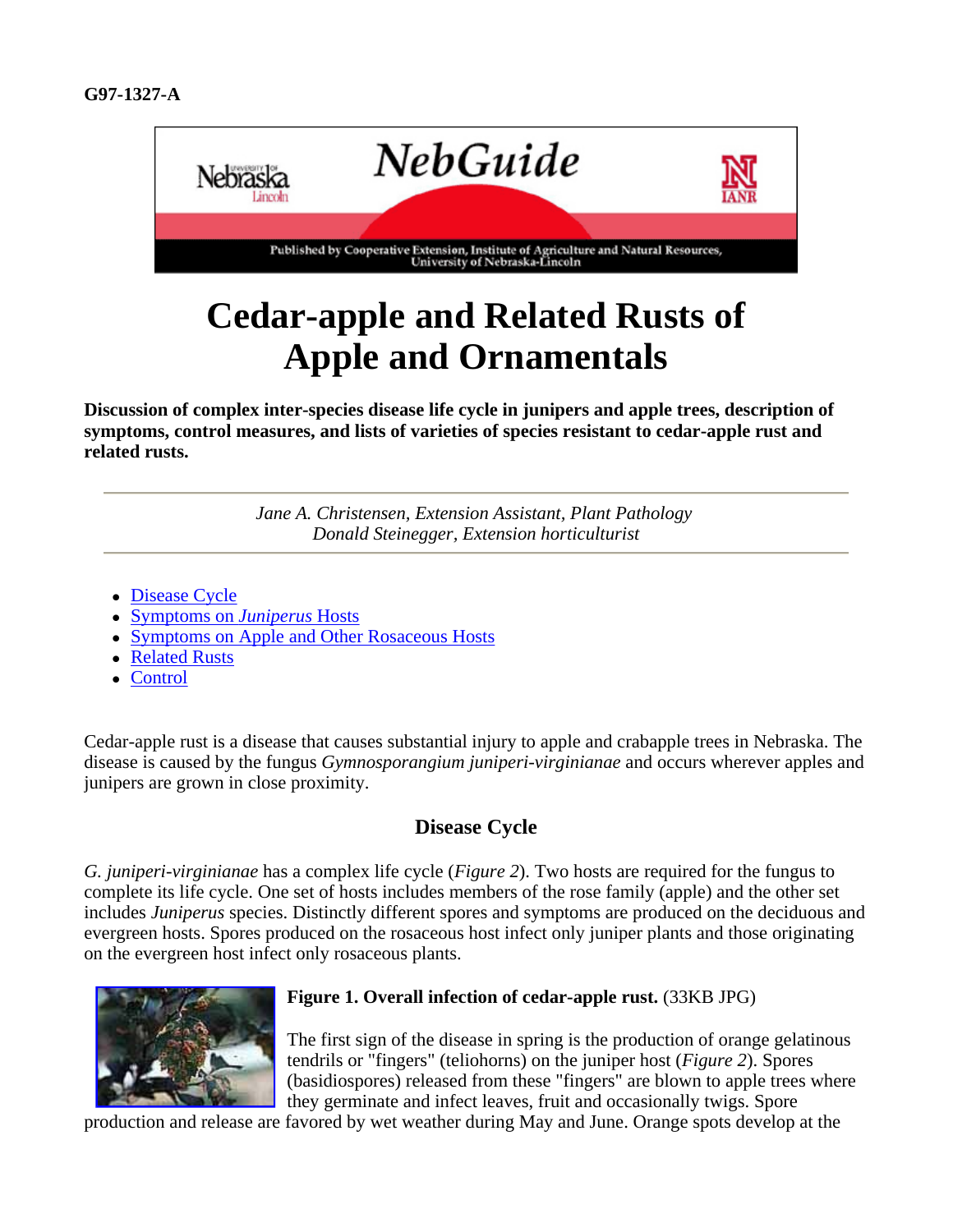point of infection on the rosaceous host. Pycniospores produced in these spots cross and produce hyphae (fungal strands) that grow through the leaf. As rust lesions mature, they produce spores (aeciospores) that are windblown back to the juniper host during mid to late summer. Gall formation at the point of infection does not become evident until July the next year. The galls increase in size until that October and become fully mature the next spring when they produce teliohorns under favorable weather conditions and start the cycle over again. Two years are required for the fungus to complete its life cycle.

#### **Symptoms on** *Juniperus* **Hosts**

The most common alternate host of *G. juniperi-virginianae* in Nebraska is eastern redcedar (*J. virginiana*). Other susceptible hosts include Rocky Mountain juniper (*J. scopulorum*), creeping juniper (*J. horizontalis*) and common juniper (*J. communis*). Galls produced on these hosts are initially brownish green and corky (*Figure 2*). They vary in size from 1/8 inch to more than 2 inches in diameter.

As they mature, galls become reddish brown and their surface becomes dimpled, resembling a golf ball. The gelatinous tendrils extrude out of the dimples during wet weather (*Figure 2*). These tendrils may shrivel during dry weather but can expand again during and shortly after wet periods several times in the spring. Ultimately they dry out and harden into firm, woody structures. Once spent, the galls no longer produce the jelly-like fingers, although they may remain attached to the tree for several years. Infection of junipers rarely results in economic injury, but galls produced near twig tips may cause some dieback. In addition, small twigs may be killed if many galls are produced.

#### **Symptoms on Apple and Other Rosaceous Hosts**

Cedar-apple rust causes the most injury, physical and economic, to its cultivated apple host. Other rosaceous hosts of *G. juniperi-virginianae* include crabapple and hawthorn. Symptoms on the upper leaf surface are yellowish-orange spots (*Figure 2*). The spots vary in size depending on the susceptibility of the host and may be bordered by a red band or chlorotic halo, a characteristic that is also dependent on host susceptibility. Small, dark brown spots (pycnia) develop within the spots as they mature. The fungus grows through the leaf and forms long (1/4 inch) tendrils (aecia) on the lower leaf surface directly below the orange spots (*Figure 2*). Aecia have a papery texture and contain rust-brown spores. Injury to the host occurs when extensive infection leads to premature defoliation. Repeated infection for several growing seasons will weaken the tree and may result in decreased productivity and death.

Fruit symptoms are similar to leaf symptoms. Infection occurs near the calyx (blossom) end and spots are yellowish orange (*Figure 2*). Rust spots are superficial, extending 1/4 inch or less into the flesh. Brown pycniospores are also produced on the fruit. Aecia are produced less frequently than on the leaves. Although infection sites are superficial, their presence may decrease fruit quality by causing a decrease in size, distortion or premature abortion from the tree.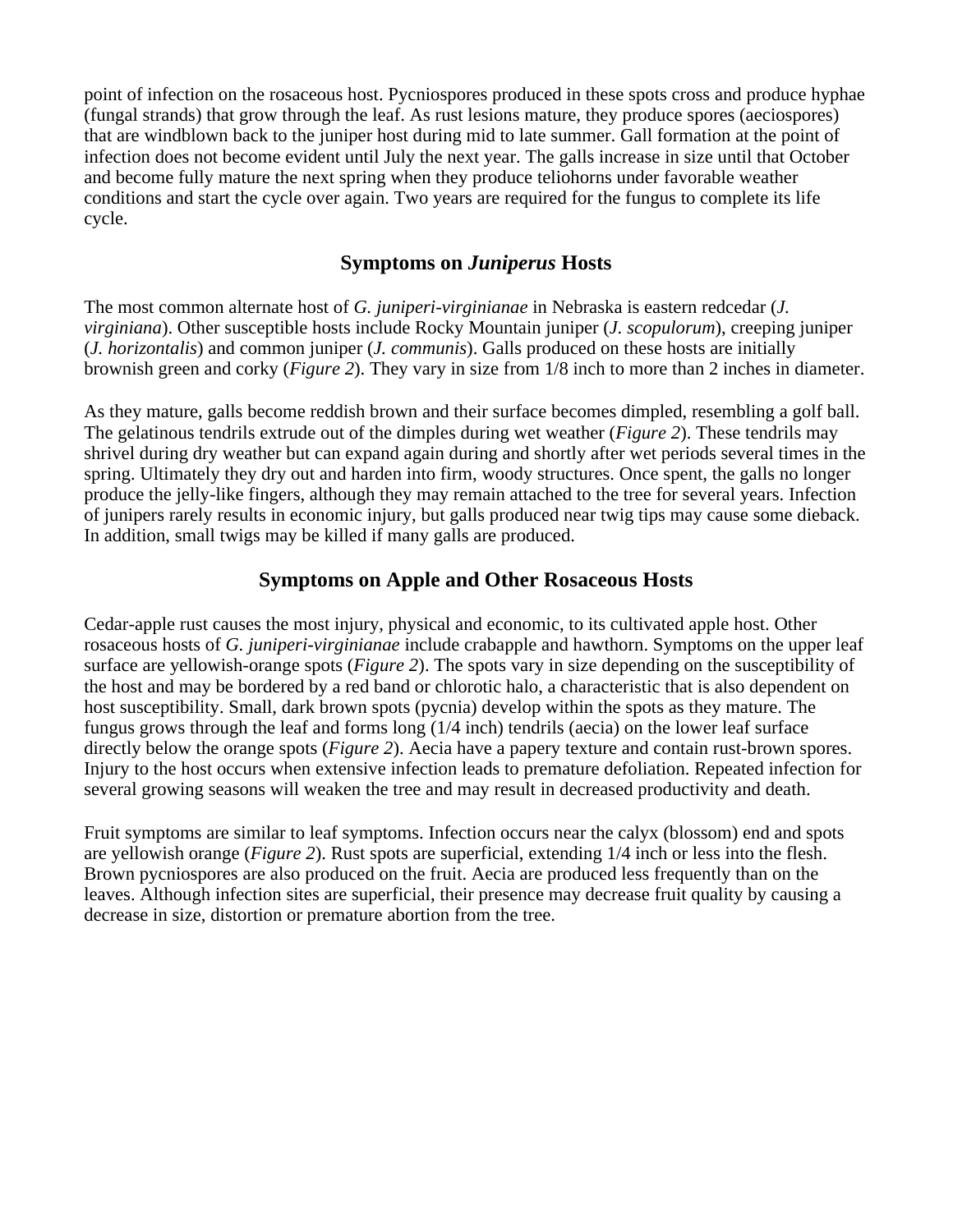

*Spores blown to susceptible host in spring*

Gall with mature teliohorns on juniper (50KB JPG)



Gall with emerging teliohorns

Juniper

#### *First year of disease cycle*



Pycnia on upper apple, crabapple, hawthorn leaf surface (46KB JPG)



on juniper (37KB JPG)



Infection of juniper. Gall requires 18 months to mature (34KB JPG)

*Spores blown to juniper in late* 

*summer*

Apple Crabapple



Hawthorn Fungus grows through apple, crabapple, hawthorn leaf to lower surface and forms aecia (46KB JPG)



Rust lesion on apple, crabapple, hawthorn fruit (50KB JPG)

**Figure 2. Life cycle of cedar-apple rust.**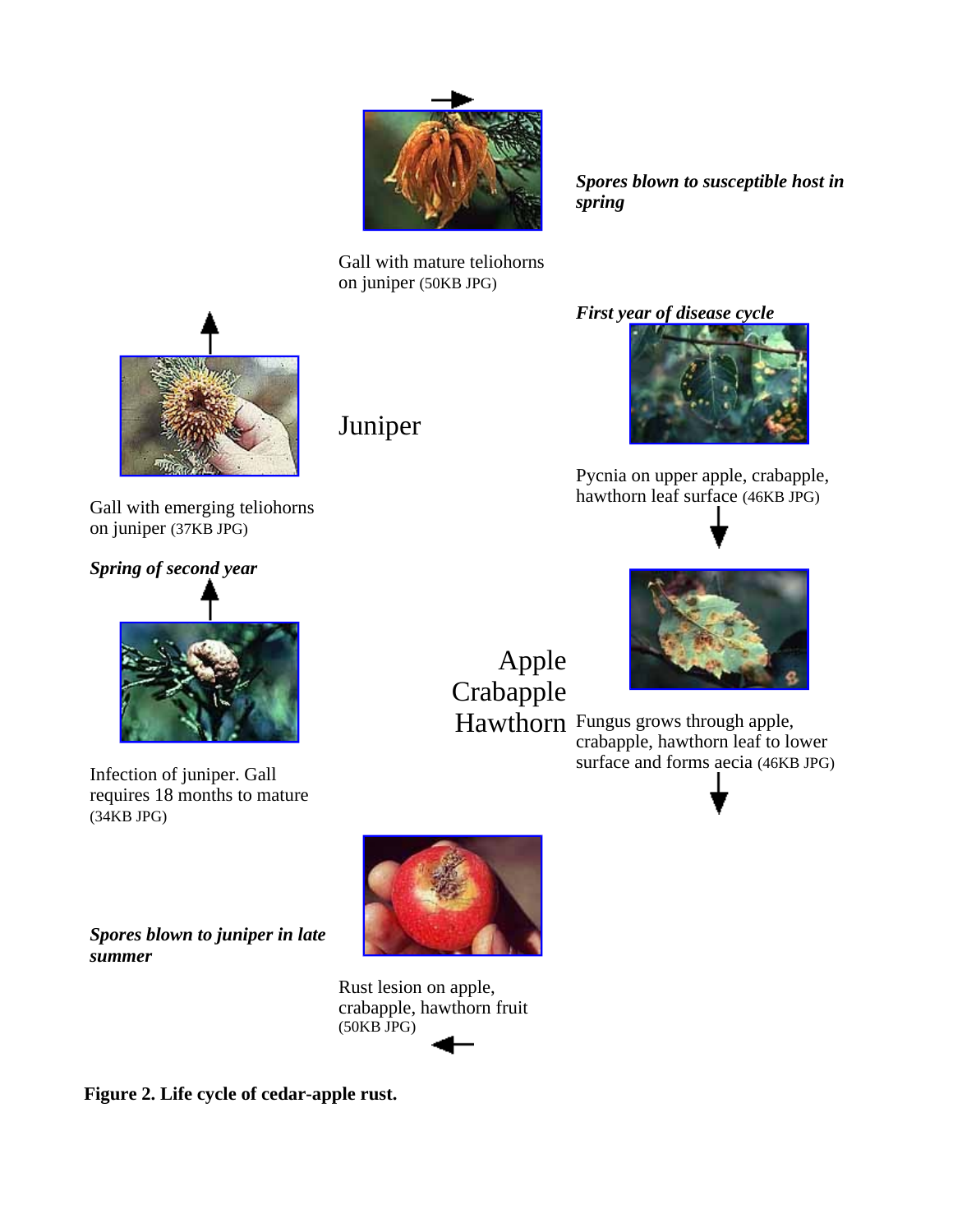#### **Related Rusts**

Two other rusts caused by *Gymnosporangium* species produce similar symptoms on the same hosts infected by *G. juniperi-virginianae*. These rusts are American hawthorn rust and quince rust.

Symptoms of American hawthorn rust, *G. globosum* (also known as hawthorn rust or cedar-hawthorn rust), are the same as those for cedar-apple rust. Leaf symptoms are similar in color but may be slightly smaller in size. Galls on junipers have similar physical characteristics, but produce teliohorns for three to five years rather than one year. *G. globosum* also has an expanded host range that includes pear, quince and serviceberry in addition to those of *G. juniperi-virginianae*.

Quince rust (also known as cedar-quince rust) is caused by *G. clavipes*. Infections occur on fruit but not the leaves of its rosaceous hosts. The fungus also produces cylindrical galls, often referred to as cankers, rather than round galls on junipers. These galls are perennial and increase in size from year to year. They may remain active up to 20 years. *G. clavipes* also has a larger host range than *G. juniperi-virginianae*. Additional hosts include mountain ash, chokeberry, cotoneaster, medlar, pear, photinia, quince, flowering quince and serviceberry.

#### **Control**

Effective control includes both cultural and chemical approaches. Many cultivars of apple, crabapple, hawthorn and juniper show some degree of resistance. It is always advisable to plant a resistant variety since doing so will reduce time and money invested in chemical control. Planting a rust-susceptible variety will require annual fungicide treatment to maintain the health and aesthetic value of the tree. *Tables I-IV* present a partial list of popular resistant and susceptible cultivars of apple, crabapple, hawthorn and juniper.

Unfortunately some very popular older varieties of apple and crabapple are susceptible to cedar-apple as well as the other rusts caused by *Gymnosporangium* species. If you have these plants already established in your landscape or orchard, chemical control measures may be necessary. *Table V* lists fungicides labeled for rust control. The infection period for the rust fungi on flowering trees is generally from the pink stage of the blossoms until petal drop (May and June). Susceptible trees need to be sprayed regularly during this time.

Chemical control is usually not recommended on junipers since the disease rarely causes economic injury on this host. However, treating junipers before galls are actively producing teliohorns or when aeciospores are being released from apples may reduce disease development. One disadvantage of applying fungicides to junipers is that treatments may be needed from July to September and are costly in both time and product. Fungicides labeled for control of cedar-apple and other rust diseases on juniper species are listed in *Table V*.

Growers interested in controlling the disease on junipers also may find it helpful to physically remove galls from the twigs. Galls may be picked or pruned from infected tissue. Cankers associated with quince rust also can be removed. This is practical if a few plants are infected and the number of galls per plant is limited.

Eradication of nearby junipers has been recommended as a control, but its effectiveness is debatable. This practice may reduce the amount of inoculum reaching susceptible apples, but widespread eradication is not practical due to the large number of redcedars in the state. Established redcedar windbreaks also play an important role in erosion control. A much better means of control is to select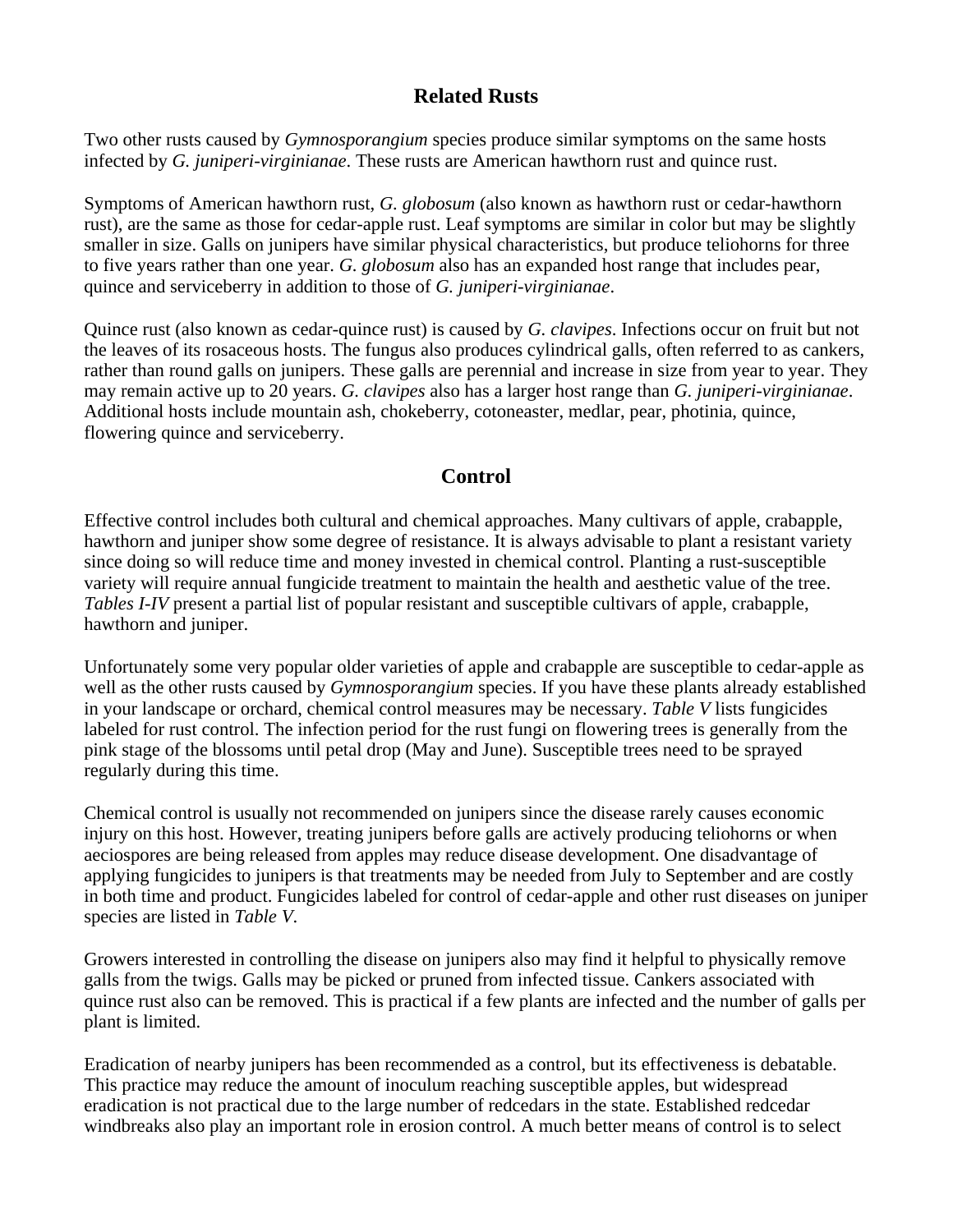resistant varieties of plants for orchards, landscapes, and windbreaks near orchards.

| Table I. Apple cultivar reaction to cedar-apple rust.                                                                                                                                                    |                                                                                                                                                                           |                                                                                                                                                                                                                      |  |
|----------------------------------------------------------------------------------------------------------------------------------------------------------------------------------------------------------|---------------------------------------------------------------------------------------------------------------------------------------------------------------------------|----------------------------------------------------------------------------------------------------------------------------------------------------------------------------------------------------------------------|--|
| <b>Resistant</b>                                                                                                                                                                                         | <b>Intermediate</b>                                                                                                                                                       | <b>Susceptible</b>                                                                                                                                                                                                   |  |
| • Delicious, Red<br>• Early McIntosh<br>$\bullet$ Freedom<br>• Granny Smith<br>• Liberty<br>• Northwestern Greening<br>• Nova Easygrow<br>• Priscilla<br>$\bullet$ Redfree<br>Sharon<br><b>Sir Prize</b> | • Courtland<br>• Delicious, Golden<br>$\bullet$ Duchess<br>• Haralson<br>• Macfree<br>• Paulared<br>$\bullet$ Turley<br>• Winesap<br>• Wolf River<br>• Yellow Transparent | • Akane<br>$\bullet$ Beacon<br>• Grimes Golden<br>$\bullet$ Jonafree<br>$\bullet$ Lodi<br>$\bullet$ Minjon<br>• Prairie Spy<br>$\bullet$ Prima<br>• Rome Beauty<br>$\bullet$ Secor<br>$\bullet$ Stayman<br>• Wealthy |  |

| Table II. Crabapple cultivars resistant to cedar-apple rust. |                      |                            |  |
|--------------------------------------------------------------|----------------------|----------------------------|--|
| • Adams                                                      | • Indian Summer      | • Red Jade                 |  |
| • Baccata 'Jackii'                                           | • Liset              | • Red Jewel                |  |
| • Beverly                                                    | • Mary Potter        | • Robinson                 |  |
| • Bob White                                                  | • Molten Lava        | • Royalty                  |  |
| • Candied Apple                                              | • Mt Arbor Special   | • Sargentii                |  |
| $\bullet$ Dolgo                                              | • Ormistron Roy      | • Strawberry Parfait       |  |
| • Donald Wyman                                               | • Pink Spires        | • Sugar Tyme               |  |
| • Floribunda                                                 | • Prairie Fire       | $\bullet$ Tina (sargentii) |  |
| • Halliani 'Parkmanii'                                       | • Profussion         | • White Angel              |  |
| $\bullet$ Indian Magic                                       | • Professor Sprenger | • Zumi 'Calocarpa'         |  |

#### **Table III. Hawthorns resistant to rust.**

- <sup>z</sup> *Crataegus crus-galli* (Cockspur Thorn)
- <sup>z</sup> *C. intricara*
- <sup>z</sup> *C. laevigata* (Autumn Glory)
- *C. phaenopyrum* (Washington Thorn)
- <sup>z</sup> *C. pruinosa*
- <sup>z</sup> *C. viridis* (Winter King)

| Table IV. Junipers resistant to cedar-apple rust. |                                                         |  |
|---------------------------------------------------|---------------------------------------------------------|--|
| <i>J. ashei</i> (Ashe juniper)                    | <i>J. procumbens</i> $(= J. chinensis var. procumbens)$ |  |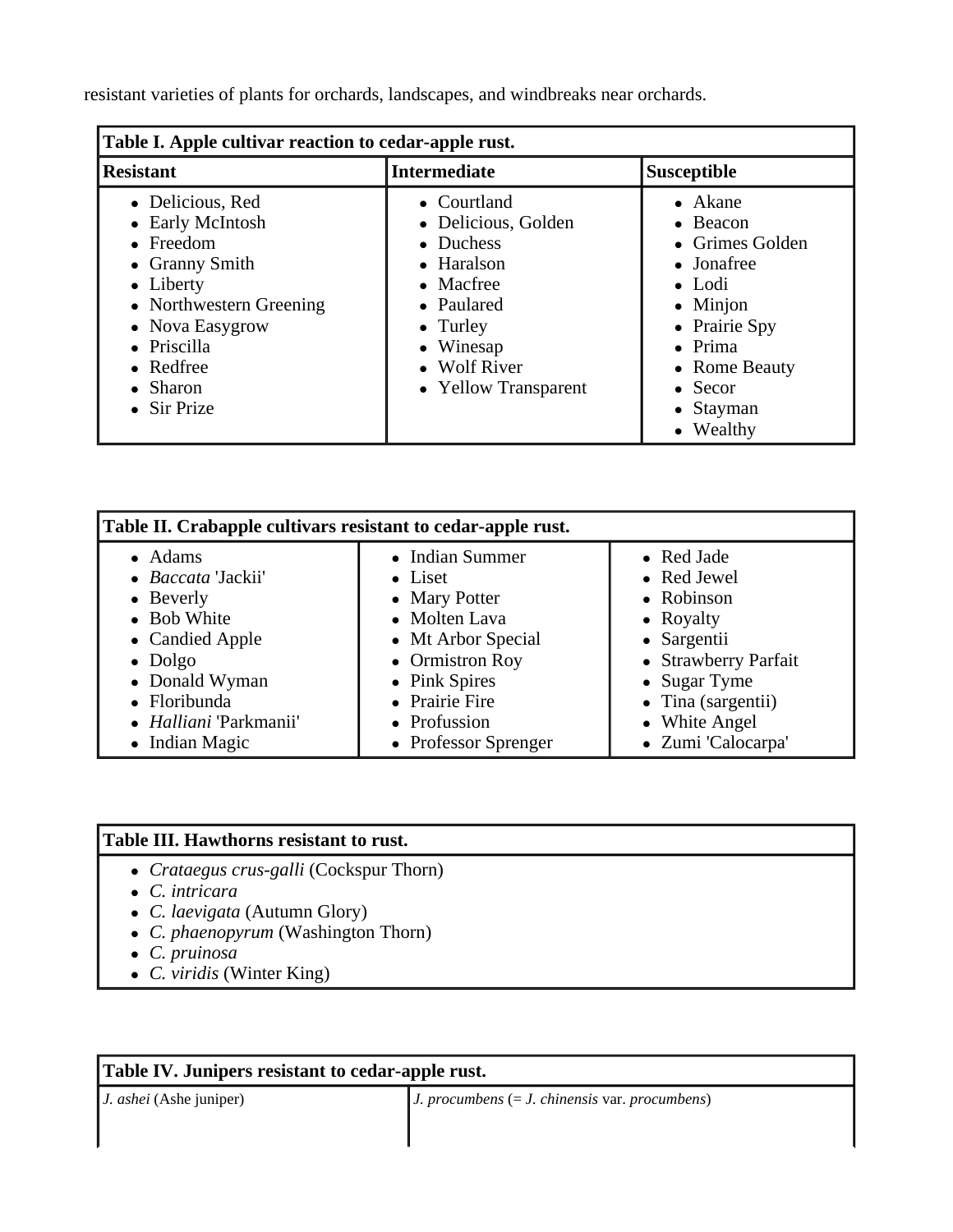| J. chinensis (Chinese juniper) |  |  |
|--------------------------------|--|--|
|                                |  |  |

- Fortunei
- Hetzii
- Keteleeri
- Pfitzeriana
- Pfitzeriana compacta
- Pfitzeriana glauca
- Plumosa aurea
- Pyramidalis
- Sargentii

*J. communis* (common juniper)

- Aurea
- Aureo-spica
- Cracovia
- Depressa
- Hibernica
- Oblonga pendula
- Pyramidalis
- Saxatilis
- Saxatilis pallas
- $\bullet$  Suecia
- Suecia nana

*J. horizontalis* (creeping juniper)

- Admirabilis
- Adpressa
- Argenteus
- Blue Rug
- $\bullet$  douglassi
- Filcinus
- Glomerata
- Livida
- Petraea
- Plumosa

*J. sabina* (savin juniper)

- Broadmoor
- Fastigiata
- Skandia

*J. scopulorum* (Rocky Mountain juniper)

- $\bullet$  Dewdrop
- $\bullet$  Medora
- Moonglow
- Pathfinder
- Platinum
- Silver Globe
- Sky Rocket
- Welchii
- Wichita Blue

#### *J. squamata*

- Blue Star
- Meyeri

*J. virginiana* (eastern redcedar)

- Globosa
- Kosteri
- $\bullet$  Pseudocupressus
- Pyramidalis
- Tripartita
- Venusta

| Table V. Fungicides labeled for rust control. |                     |                                                                      |                                                                          |
|-----------------------------------------------|---------------------|----------------------------------------------------------------------|--------------------------------------------------------------------------|
| <b>Crop</b>                                   | Fungicide           | <b>Rusts Controlled</b>                                              | <b>Fungicide restrictions</b>                                            |
| <b>Apple</b>                                  | fenarimol (Rubigan) | hawthorn                                                             | cedar-apple, quince, American Do not apply within 30 days of<br>harvest. |
|                                               | ferbam              | cedar-apple, quince, American   Apply prebloom to bloom.<br>hawthorn |                                                                          |
|                                               | mancozeb            | cedar-apple, quince, American<br>hawthorn                            |                                                                          |
|                                               |                     |                                                                      |                                                                          |